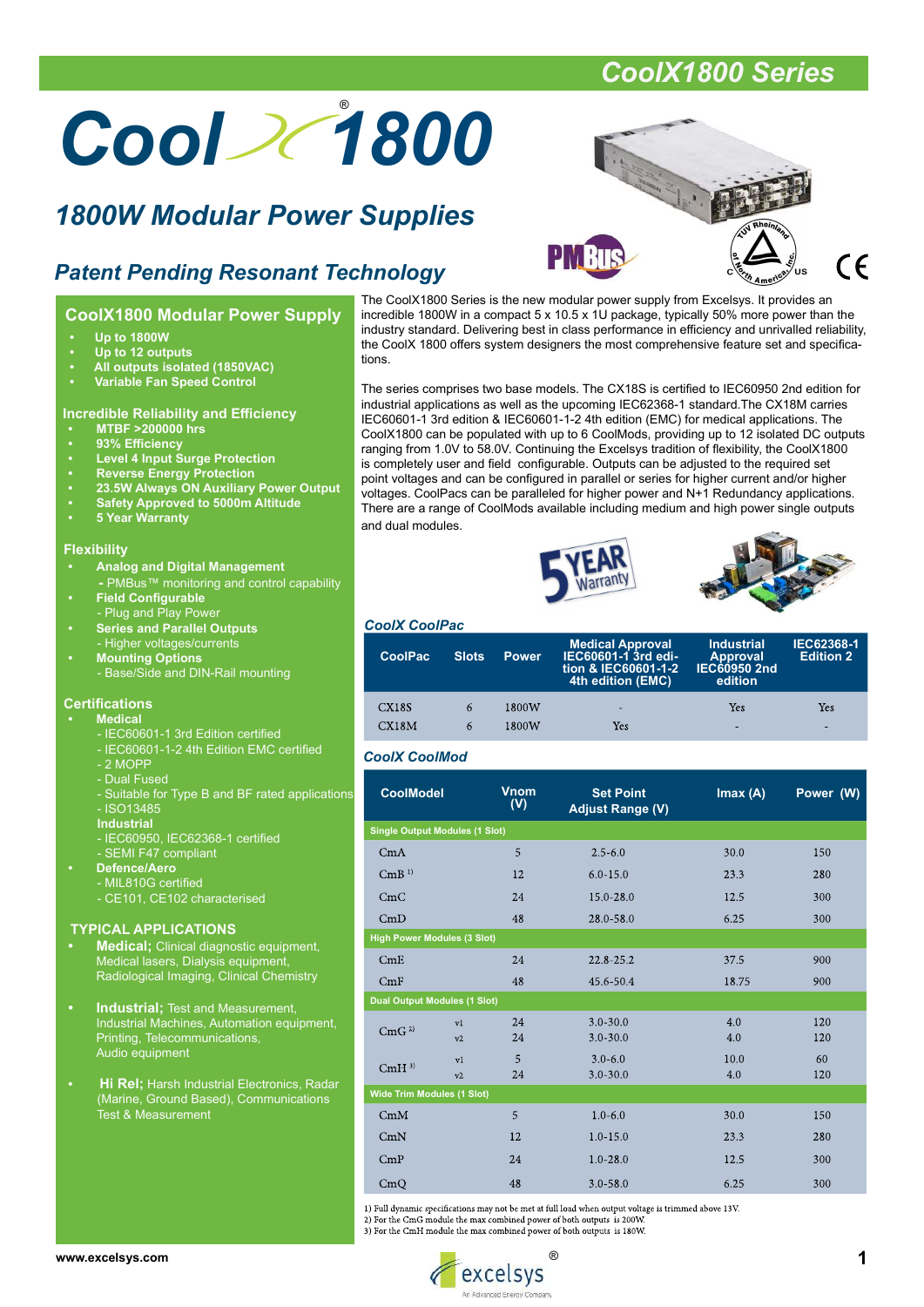| <b>INPUT</b>                       |                                                                           |            |            |            |                       |
|------------------------------------|---------------------------------------------------------------------------|------------|------------|------------|-----------------------|
| <b>Parameter</b>                   | <b>Conditions/Description</b>                                             | <b>Min</b> | <b>Nom</b> | <b>Max</b> | <b>Units</b>          |
| AC Operating Input Range           |                                                                           | 85         |            | 264        | <b>VAC</b>            |
| Nominal Input Voltage Range        | Universal Input 47-440Hz                                                  | 100        |            | 240        | <b>VAC</b>            |
| <b>Extended AC Operating Range</b> | Maximum for 5 seconds                                                     |            |            | 300        | <b>VAC</b>            |
| DC Input voltage range             |                                                                           | 120        |            | 300        | <b>VDC</b>            |
| Input Current                      | 90VAC @ 1080W                                                             |            |            | 14.5       | A                     |
| Inrush Current                     | 230VAC @ 1800W                                                            |            |            | 25         | A                     |
| Power Factor                       | 120VAC@ 1400W                                                             | 0.98       |            |            |                       |
| Undervoltage Lockout               | Shutdown                                                                  | 65         |            | 74         | <b>VAC</b>            |
| Input Fuses Rating                 | Dual Fused (Line and Neutral) 250VAC                                      |            | 16         |            | Α                     |
| Efficiency                         | 230VAC, 1800W with 6 x CmC CoolMods<br>230VAC, 1800W with 2 x CmF CoolMod |            | l91<br>93  |            | $\frac{0}{0}$<br>$\%$ |

| <b>COOLMOD OUTPUT</b>             |                                                                                                                                                                                             |               |                      |                    |                                |
|-----------------------------------|---------------------------------------------------------------------------------------------------------------------------------------------------------------------------------------------|---------------|----------------------|--------------------|--------------------------------|
| <b>Parameter</b>                  | <b>Conditions/Description</b>                                                                                                                                                               | Min           | <b>Nom</b>           | <b>Max</b>         | Unit                           |
| <b>Power Rating</b>               | CX18: See derating curves                                                                                                                                                                   |               |                      | 1800               | W                              |
| Minimum Load                      |                                                                                                                                                                                             |               | $\mathbf{0}$         |                    | A                              |
| Line Regulation                   | For ±10% change from nominal line<br>CmE, CmF, CmG, CmH                                                                                                                                     |               |                      | ±0.1<br>±0.5       | $\frac{0}{0}$                  |
| Load & Cross Regulation           | For 25% to 75% load change                                                                                                                                                                  |               |                      | ±0.2               | %                              |
| <b>Transient Response</b>         | For 25% to 75% load change 0.5A/uS: Voltage Deviation<br>*CmE & CmF Figures in ()<br><b>Settling Time</b>                                                                                   |               |                      | 4(4)<br>500 (1000) | %<br>uS                        |
| Ripple and Noise                  | 100mV or 1.0% pk-pk. 20MHz BW<br>CmF                                                                                                                                                        |               |                      | 1<br>1.5%          | $\frac{9}{6}$                  |
| Overvoltage Protection            | Tracking OVP Level (N/A in CmE, CmF, CmG, CmH)<br>Latching OVP Level                                                                                                                        | 105<br>125    |                      | 125<br>160         | $\%$<br>$\%$                   |
| <b>Remote Sense</b>               | Max. line drop compensation N/A in CmG & CmH                                                                                                                                                |               |                      | 0.5                | <b>VDC</b>                     |
| Overshoot                         |                                                                                                                                                                                             |               |                      | 1                  | %                              |
| <b>Rise Time</b>                  | Monotonic.<br>CmG & CmH                                                                                                                                                                     |               |                      | 10<br>20           | ms<br>ms                       |
| <b>Turn-on Delay</b>              | From AC in<br>From Global Enable<br>From CoolMod Enable                                                                                                                                     |               |                      | 1000<br>10<br>10   | ms<br>ms<br>ms                 |
| Hold-up Time                      | For nominal output voltages at full load<br>CmE & CmFcombination at 1300W                                                                                                                   | 16            |                      |                    | ms                             |
| <b>CoolMod Power</b>              | As per CoolMod table                                                                                                                                                                        |               |                      |                    |                                |
| <b>Output Adjustment Range</b>    | Manual: Multi-turn potentiometer. As per CoolMod table<br>Vtrim: As per CoolMod table                                                                                                       |               |                      |                    |                                |
| <b>Overcurrent Protection</b>     | Straight line with hiccup activation @ 35% Vo nom<br>CmE, CmF, CmG, CmH: Current limit hiccup autorecovery<br>CmM, CmN, CmP & CmQ: Straight line with hiccup<br>activation at 70% of Vo min | 110           | 130                  | 150                | $\frac{0}{0}$                  |
| <b>Short Circuit Protection</b>   | Yes, Autorecovery                                                                                                                                                                           |               |                      |                    |                                |
| <b>OverTemperature Protection</b> | Yes, Autorecovery (CmG, CmH latch off)                                                                                                                                                      |               |                      |                    |                                |
| Capacitive Load                   | CmA-CmE<br>CmG, CmH                                                                                                                                                                         |               |                      | 10<br>< 0.47       | mF<br>$\mathsf{Im} \mathsf{F}$ |
| <b>AUXILIARY OUTPUT</b>           |                                                                                                                                                                                             |               |                      |                    |                                |
| <b>Parameter</b>                  | <b>Conditions/Description</b>                                                                                                                                                               | <b>Min</b>    | <b>Nom</b>           | <b>Max</b>         | <b>Units</b>                   |
| Nominal Output Voltage            | Aux Voltage Option A<br>Aux Voltage Option B                                                                                                                                                | 11.76<br>4.75 | $\overline{12}$<br>5 | 12.24<br>5.25      | V                              |
| Load Regulation                   |                                                                                                                                                                                             |               |                      | $\overline{\pm 2}$ | $\frac{9}{6}$                  |
| Line Regulation                   | For ±10% change from nominal line                                                                                                                                                           |               |                      | ±0.5               | $\overline{\frac{9}{6}}$       |
| Maximum Output Current            | Aux Voltage Option A                                                                                                                                                                        |               |                      | 1.96               | $\overline{\mathsf{A}}$        |

| Maximum Output Current               | Aux Voltage Option A<br>Aux Voltage Option B |     | 1.96 |                |
|--------------------------------------|----------------------------------------------|-----|------|----------------|
| Maximum Output Capacitive<br>Load    |                                              |     | 1000 | luF            |
| <b>Output Overcurrent Protection</b> | <b>I</b> Hiccup                              | 110 | 140  | $\frac{10}{6}$ |
| <b>Short Circuit Protection</b>      | Yes, Autorecovery                            |     |      |                |

| <b>GALVANIC ISOLATION</b> |                        |            |             |       |              |
|---------------------------|------------------------|------------|-------------|-------|--------------|
| <b>Parameter</b>          | Conditions/Description | <b>Min</b> | <b>INom</b> | l Max | <b>Units</b> |
| Input to Output           | Reinforced (2 x MOPP)  | 4000       |             |       | <b>IVAC</b>  |
| Input to Case             | Basic (1 x MOPP)       | 1850       |             |       | <b>IVAC</b>  |
| Output to Case            | Basic (1 x MOPP)       | 1850       |             |       | <b>VAC</b>   |
| Output to Output          | Basic (1 x MOPP)       | 1850       |             |       | <b>VAC</b>   |
| CmG V1 to V2              | Functional             | 500        |             |       | <b>VDC</b>   |

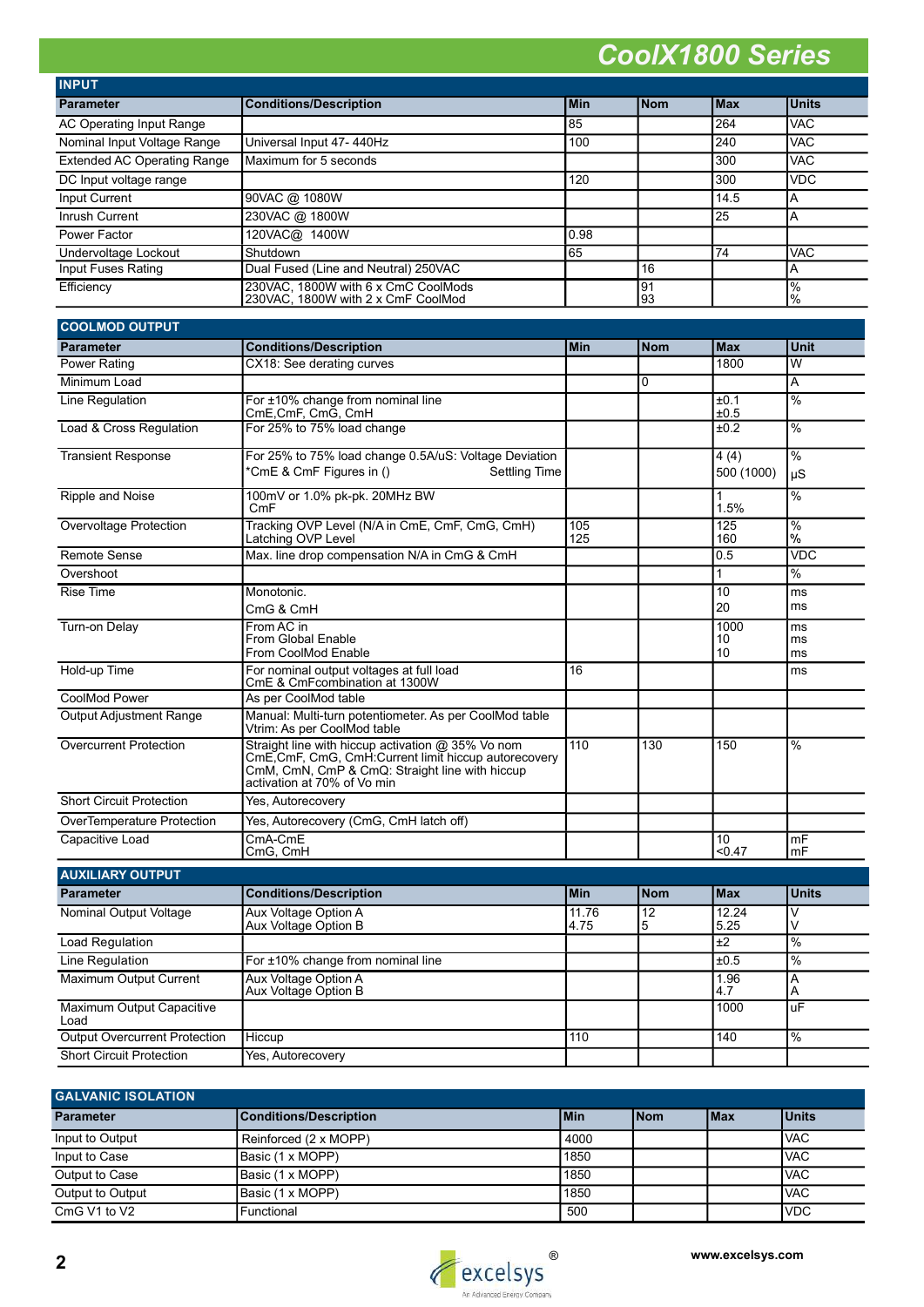| <b>RELIABILITY</b>          |                                                                                   |            |             |             |              |
|-----------------------------|-----------------------------------------------------------------------------------|------------|-------------|-------------|--------------|
| <b>Parameter</b>            | <b>Conditions/Description</b>                                                     | <b>Min</b> | <b>INom</b> | <b>IMax</b> | <b>Units</b> |
| <b>Reliability and MTBF</b> | IMTBF of >>3 Million Hours, Telecordia SR-332, Issue 4<br>CoolPac (excludes fans) |            | 0.33        |             | Fpmh         |
| Warranty                    | l5 Years                                                                          |            |             |             |              |

| <b>ENVIRONMENTAL</b>         |                                                            |             |       |             |               |
|------------------------------|------------------------------------------------------------|-------------|-------|-------------|---------------|
| <b>Parameter</b>             | Conditions/Description                                     | <b>IMin</b> | l Nom | <b>IMax</b> | <u>IUnits</u> |
| <b>Operating Temperature</b> | Operates to specification below -20°C after 10 min warm-up | $-40$       |       | $+70$       | $^{\circ}$ C  |
| Storage Temperature          |                                                            | .-40        |       | $+85$       | ۰c            |
| Derating                     | See Derating Curves                                        |             |       |             |               |
| <b>Relative Humidity</b>     | Non-condensing                                             |             |       | l 95        | %RH           |
| Shock & Vibration            | MIL-STD810G Method 514.6                                   |             |       |             |               |
| Altitude                     |                                                            |             |       | 5000        | l m           |

| <b>LEAKAGE CURRENTS</b>            |                               |      |               |  |
|------------------------------------|-------------------------------|------|---------------|--|
| <b>Parameter</b>                   | <b>Conditions/Description</b> |      |               |  |
| <b>AC Leakage Current</b>          | Input to earth ground         |      | <b>IUnits</b> |  |
| Normal condition (high line)       | Mains Voltage 264 VAC/60Hz    | 244  | μA            |  |
| Single fault condition (high line) | Mains Voltage 264VAC/60Hz     | 435  | иA            |  |
| <b>Touch Current</b>               |                               |      |               |  |
| <b>Normal Condition</b>            | Mains Voltage 264VAC/60Hz     | 14.2 | <b>I</b> uA   |  |
| Single Fault Condition             | Mains Voltage 264VAC/60Hz     | 246  | l µA          |  |

| <b>EMC</b>                     |                                                |                 |
|--------------------------------|------------------------------------------------|-----------------|
| <b>Parameter</b>               | <b>Conditions/Description</b>                  | <b>Criteria</b> |
| <b>Radiated Emissions</b>      | EN 55011, EN 55022 and FCC, Class B            | Complied        |
| Conducted emissions            | EN 55011, EN 55022 and FCC, Class B            | Complied        |
| Power line harmonics           | EN 61000-3-2, Class A                          | Complied        |
| Voltage flicker                | EN 61000-3-3                                   | Complied        |
| <b>ESD</b>                     | EN 61000-4-2, level 4, 8 kV contact, 15 kV air | A               |
| Radiated immunity              | EN 61000-4-3, level 3, 10 V/m 80-2700MHz       | A               |
| Electrical fast transient      | EN 61000-4-4. level 4. ±4 kV                   | A               |
| Surge immunity                 | EN 61000-4-5, level 4, 2 kV DM, 4 kV CM        | A               |
| Conducted RF immunity          | EN 61000-4-6, level 3, 10Vemf 150KHz-80MHz     | A               |
| Power frequency magnetic field | EN 61000-4-8, level 4, 30A/m                   | Α               |
| Voltage Dips and Interruptions | EN61000-4-11<br>10 <sub>ms</sub>               | IΑ              |
|                                | 100 $ms$ IB                                    |                 |
|                                | $500ms$ <sub>B</sub>                           |                 |

| <b>STANDARDS &amp; DIRECTIVES</b>                        |                                                                                                                                                              |  |  |  |  |
|----------------------------------------------------------|--------------------------------------------------------------------------------------------------------------------------------------------------------------|--|--|--|--|
| <b>Parameter</b>                                         | <b>Conditions/Description</b>                                                                                                                                |  |  |  |  |
| Safety Agency Approvals                                  | EN60601-1 3rd Edition, UL60601-1, CSA601.<br>EN60950 2nd Edition. CSA C22.2 No. 60950-1.                                                                     |  |  |  |  |
| all national deviations                                  | IEC/EN 60950-1, Edition 2 and JUL 60950-1/CSA 22.2 No 60950-1, Edition 2;<br>5000 m (16,400 ft) altitude, 100Vac to 240Vac ±10%                              |  |  |  |  |
| IEC/EN 60601-1, Edition 3 and<br>all national deviations | IEC 60601-1(2005), EN60601-1(2006)<br>ANSI/AAMI ES 60601-1(2005)<br>CAN/CSA C22.2 No. 60601-1 (2008);<br>5,000 m (16,400 ft) altitude, 100Vac to 240Vac ±10% |  |  |  |  |
| IEC 62368 Edition 2                                      | IEC 62368-1 (2014) Edition 2<br>5000 m (16,400 ft) altitude, 100Vac to 240Vac ±10%                                                                           |  |  |  |  |
| IEC 60601-1-2 Edition 4                                  | IEC 60601-1-2 (2014)                                                                                                                                         |  |  |  |  |
| Protection class                                         | Class I                                                                                                                                                      |  |  |  |  |
| <b>ROHS</b>                                              | EU DIRECTIVE 2015/863 RoHS compliant                                                                                                                         |  |  |  |  |
| REACH-171                                                | Compliant                                                                                                                                                    |  |  |  |  |
| <b>Conflict Materials</b>                                | Compliant with Conflict Free Sourcing Initiative                                                                                                             |  |  |  |  |

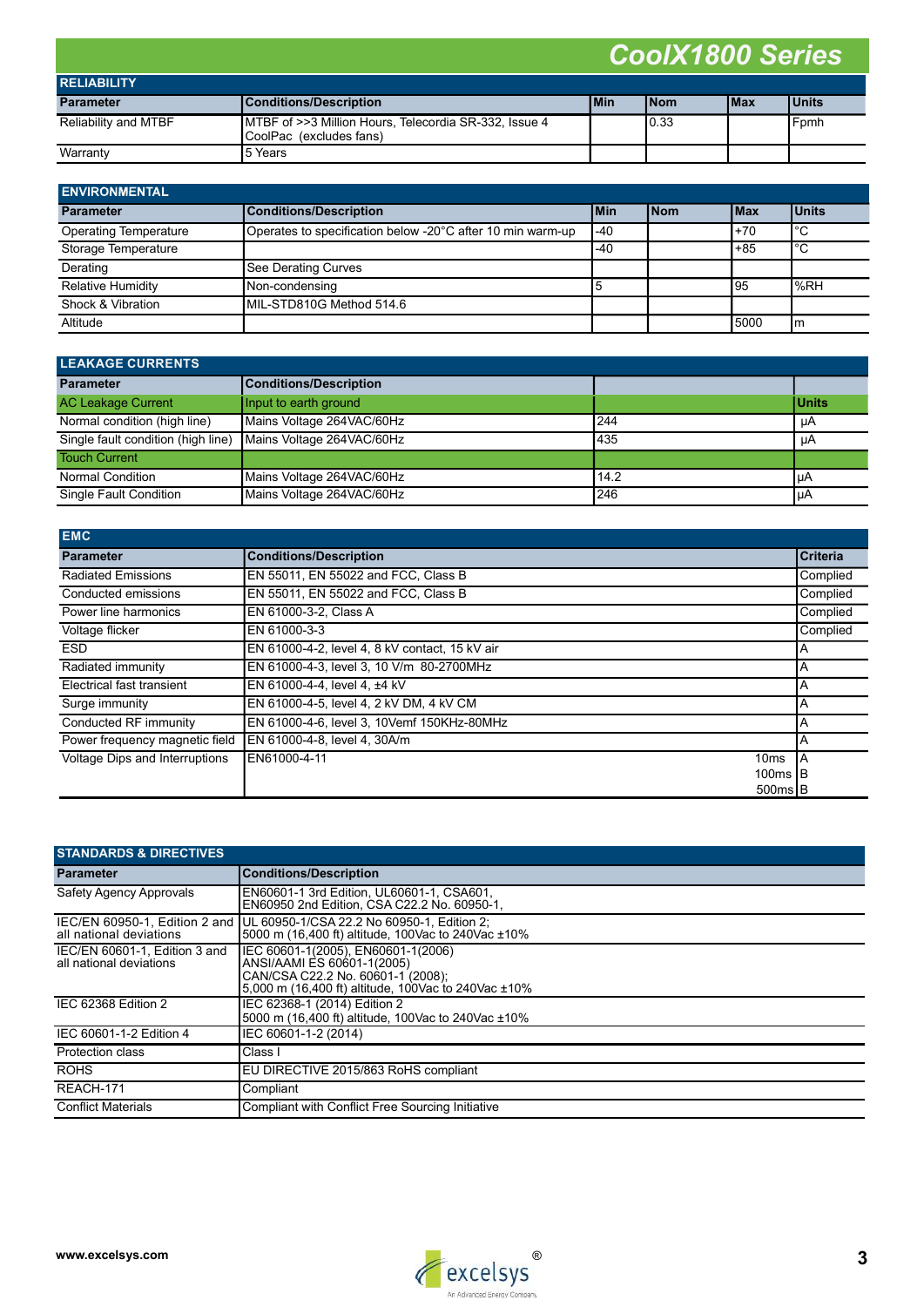| <b>MECHANICAL DATA</b>                              |                                        |                                                                                                                                                                                 |  |  |  |
|-----------------------------------------------------|----------------------------------------|---------------------------------------------------------------------------------------------------------------------------------------------------------------------------------|--|--|--|
| <b>Parameter</b>                                    | <b>Description</b>                     |                                                                                                                                                                                 |  |  |  |
| Dimensions (L x W x H)                              | L x W x H                              | 267mm x 127mm x 41mm 10.5" x 5" x 1U                                                                                                                                            |  |  |  |
| Weight                                              | Nominal Weight: CoolPac + 6 x CoolMods | $1.6$ Kg                                                                                                                                                                        |  |  |  |
| <b>Connectors</b>                                   | <b>Description</b>                     | <b>Mating Connectors (if applicable)</b>                                                                                                                                        |  |  |  |
| AC/DC IEC input (Option)                            | IEC 320 Inlet                          |                                                                                                                                                                                 |  |  |  |
| Main DC output terminal block (CmA-CmE,<br>CmM-CmQ) | M4 Screws                              |                                                                                                                                                                                 |  |  |  |
| Main DC output terminal block (CmG)                 | Camden - CTB9350/4A                    | Camden - CTB9200/4A or<br>Würth Elektronik - 691 352 710 004                                                                                                                    |  |  |  |
| System Signal Connector J1007                       | Molex 87833-0831 8-way                 | Locking Molex 51110-0860;<br>Non Locking Molex 51110-0850;<br>Crimp Terminal: Molex p/n 50394 or Molex<br>51110-0856 which includes Locking Tab &<br>Polarization Keying        |  |  |  |
| Output Signal Connectors J1001-1006                 | Molex 87833-0631 6-way                 | Locking Molex 51110-0660;<br>Non Locking Molex 51110-0650;<br>Crimp Terminal: Molex p/n 50394 or Molex<br>51110-0656 which includes Locking Tab &<br><b>Polarization Keying</b> |  |  |  |
| Output Signal Connector (CmG)                       | Molex 87833-0831 8-way                 | Locking Molex 51110-0860;<br>Non Locking Molex 51110-0850<br>Crimp Terminal: Molex p/n 50394 or Molex<br>51110-0856 which includes Locking Tab &<br>Polarization Keying         |  |  |  |
| Output Sense Connectors J3                          | JST-S2BPH-K(LF)(SN)                    | JST PHR2. Crimp Terminal JST BPH-002T-<br>P.0.5S or SPH-002T-P.05S                                                                                                              |  |  |  |
| <b>Auxiliary Output Connector J1</b>                | Molex 1041880210 2pin                  |                                                                                                                                                                                 |  |  |  |

# CoolX Mechanical Drawings



CoolX can be mounted on its base, vertically or on its side. CoolX can also be mounted on the Excelsys DIN Rail accessory (Z744).



40.6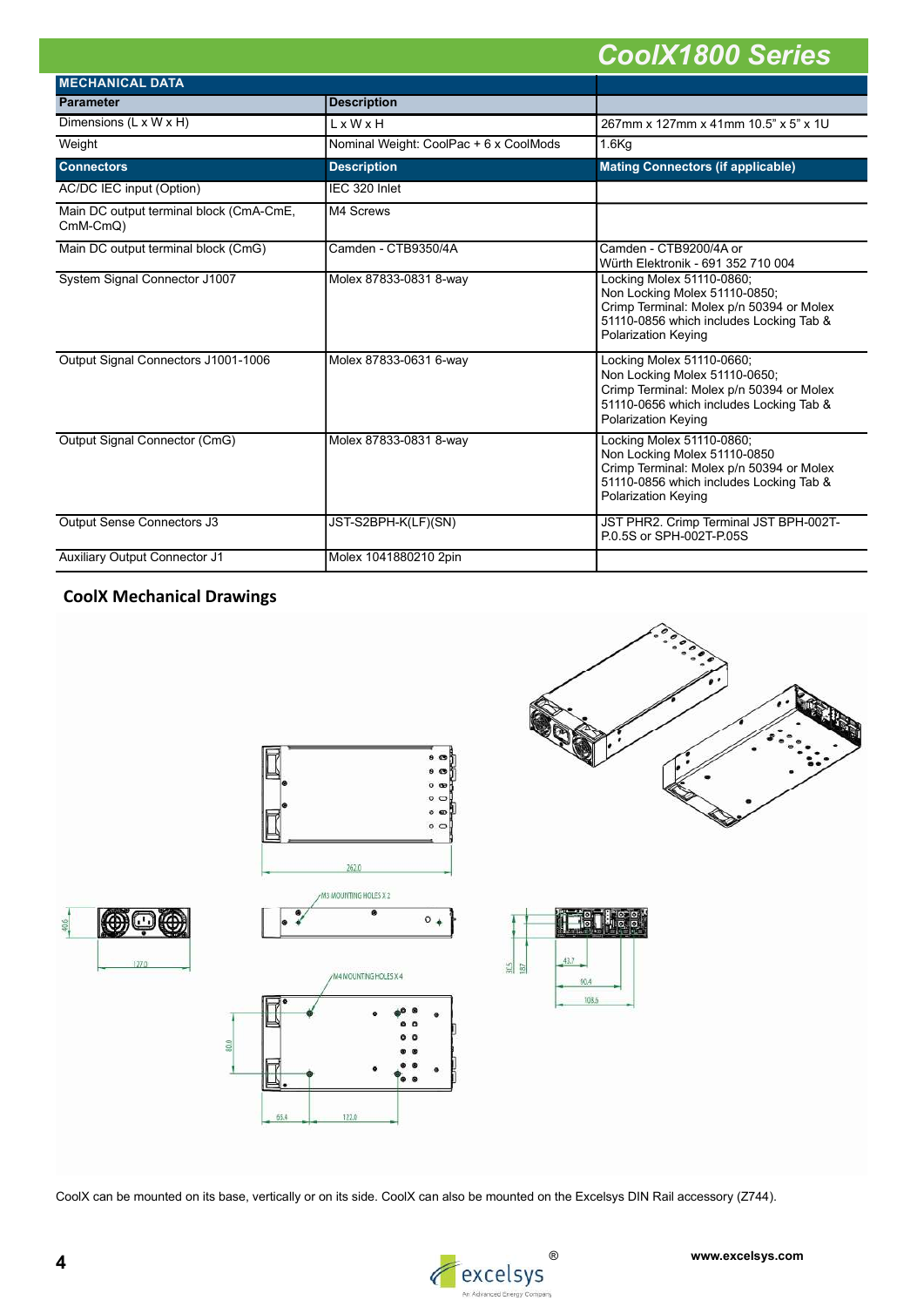CoolX 1800 Efficiency, Derating and Power Limit Curves





# **CoolX Derating**



2) Enhanced thermal performance with system fans & base plate cooling. Consult Excelsys for details.

# **Configuring Your CoolX**



\*Consult Excelsys for Conformal Coating and Ruggedised products.

#### www.excelsys.com